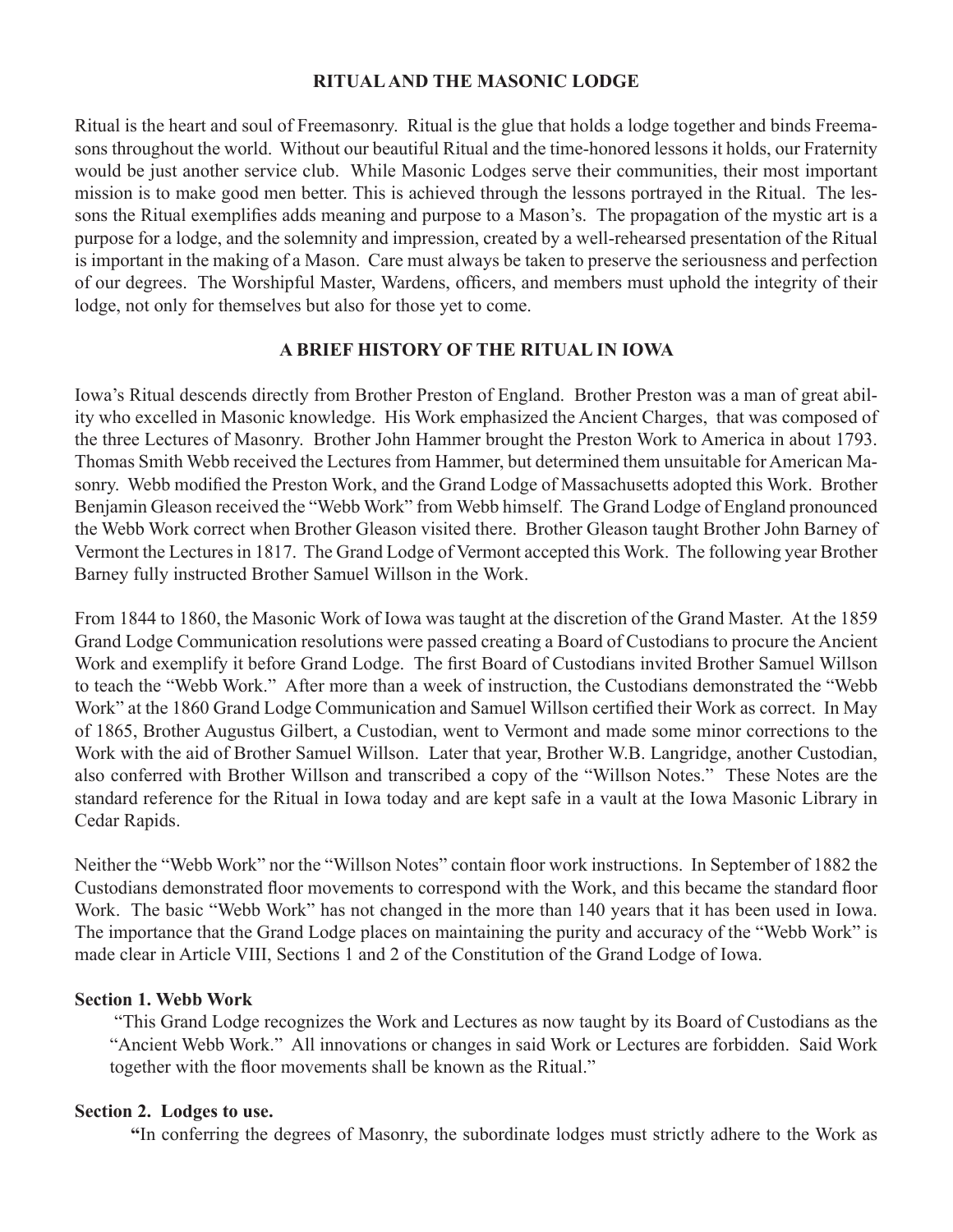adopted and taught in this jurisdiction."

The "Webb Work" has never been changed in content, only in presentation. Since 1907, there have been only nine or ten minor word changes. In addition, at Grand Lodge in 1989, new proficiency examinations were approved.

The Board of Custodians is in charge of the Ritual in Iowa. Through their good work and the assistance in instruction from District Lecturers (D.L.'s) and Masonic Instructors (M.I.'s), the quality of instruction within the state has remained high. Today, the Ritual is as important as in ages past and will continue to be the force that sets Masonry and Freemasons apart from other Fraternal or social organizations.

# **DISTRICT LECTURERS, MASONIC INSTRUCTORS, AND SCHOOLS OF INSTRUCTION**

If a Brother is interested in becoming a Masonic Instructor or District Lecturer, he should find a M.I. or D.L. to assist him in learning the Ritual. When a Brother has worked with and learned the Ritual from an M.I. or D.L., he may be recommended to the Board of Custodians for a rigid Masonic Instructor examination. The Masonic Instructor must know the Openings and Closings for each degree, how to call from Labor to Refreshment, how to Resume Labor, the First and Second Sections of the First and Third Degrees, the First Section and the Esoteric Work of the Second Section of the Second Degree, and the Proficiency Examinations for each degree. The Masonic Instructor is then given three years to prove his Ritual ability and to learn the correct floor Work. Only those M.I.'s who attend Regional Schools, M.I./D.L. Clubs, and/or the Grand Lodge School and prove their proficiency in the floor Work and Ritual are made District Lecturers. Schooling does not end with the granting of a D.L. Certificate. D.L.'s are required to attend at least one Regional School or Grand Lodge School every three years to remain an active instructor. The work of these dedicated men is commendable and important for those who are seeking further light in Masonry.

The work of M.I.'s and D.L.'s in Iowa Masonry is very important. Their task is maintaining the accuracy of the Ritual and assisting the officers and members in adhering to it. Their ability and expertise is one of the most valuable assets at the Master's disposal.

### **OPENING LODGE**

A lodge is opened in form to provide a transition from the outer world to the inner harmony that should prevail within a Masonic Hall. To create this atmosphere, the officers must be proficient in their respective parts. The Opening should never be rushed but should allow time for the Craft to forget the worries of the day and find peace for a time among brothers. Prayer is always offered and the Pledge of Allegiance may be given. The Opening Prayer is not Ritual, but the Closing Prayer is. It is the duty of the Master to Open and Close his lodge, set the Craft at Work, and give them proper instruction. By his proficiency and ability the example is set for others to emulate.

For a lodge to be Opened, there must be present at least one principle officer (W.M., S.W., or J.W.) and six Master Masons. For a Stated Communication, the six other Master Masons must be entitled to Vote (Chapter 16 Section 2: a,b,c). One principle officer must be in the room at all times while the lodge is at labor. If a lodge calls to Refreshment and Resumes Labor or Opens on a different degree, the lodge must be purged and tyled as done in the Opening. All business, except the examinations for proficiency in the First and Second Degrees, is conducted in the Third Degree.